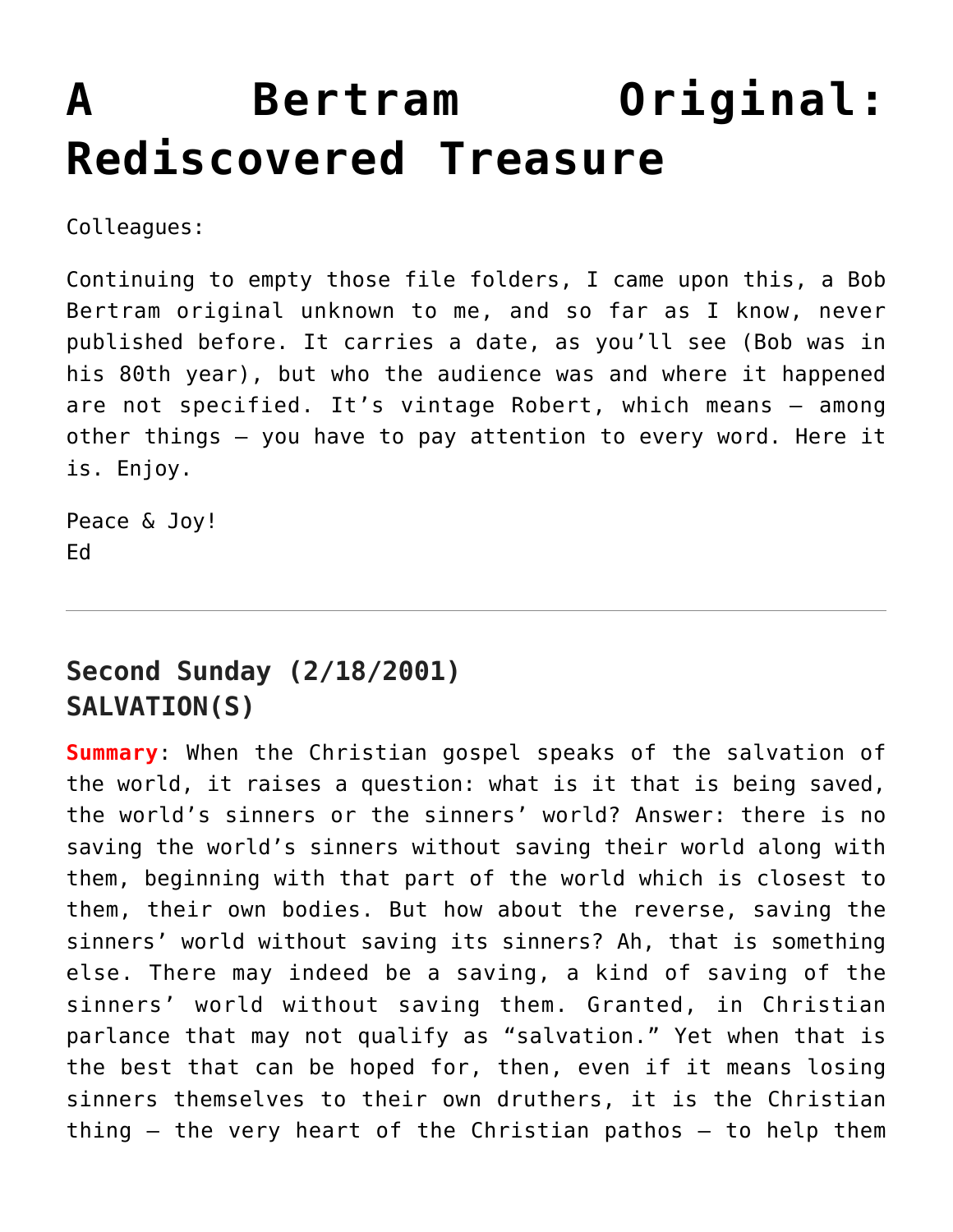save as least as much of their world as possible, beginning with their own bodies.

## **Some Theses for Discussion**

**B**. But how about the reverse, saving the sinners' world without saving its sinners? Ah, that is something else. There may indeed be a saving, a kind of saving of the sinners' world without saving them. Granted, in Christian parlance that may not qualify as "salvation." Here we do have a real disjunction, an eitheror.

- 1. Distinctions serve also this second function. Not only do they RECLAIM what we slight, namely the cosmos. Distinctions also DISCLAIM. Take Jesus' ominous distinction, "What will it profit a person to gain the whole world [KOSMOS] and forfeit one's life" or, better oneSELF (in Greek, PSYCHE)? (MK. 8:36)
- 2. Here the distinction functions as a disjunction, the sort of either-or which Christians like Kierkegaard emphasized. Either the person himself is saved (and only then his world with him) or he is not saved, no matter how much of his world is.
- 3. Where it is only the sinner's world, not himself, which he "gains," he is not said to have "SAVED" anything. Here there is no talk of salvation. Not that the lingo of gains and losses is too crass. Jesus actually favors that commercial idiom. The pity is precisely that the mere world-gainer makes no "profit," only a loss, a bad deal. Crass? Sure.
- 4. Nor is it that the sinner in question has no interest in saving himself. He may indeed. Then why doesn't he succeed at that most rewarding of all ventures? Not for lack of trying, surely. For lack of smarts? Perhaps for lack of a certain kind of smarts.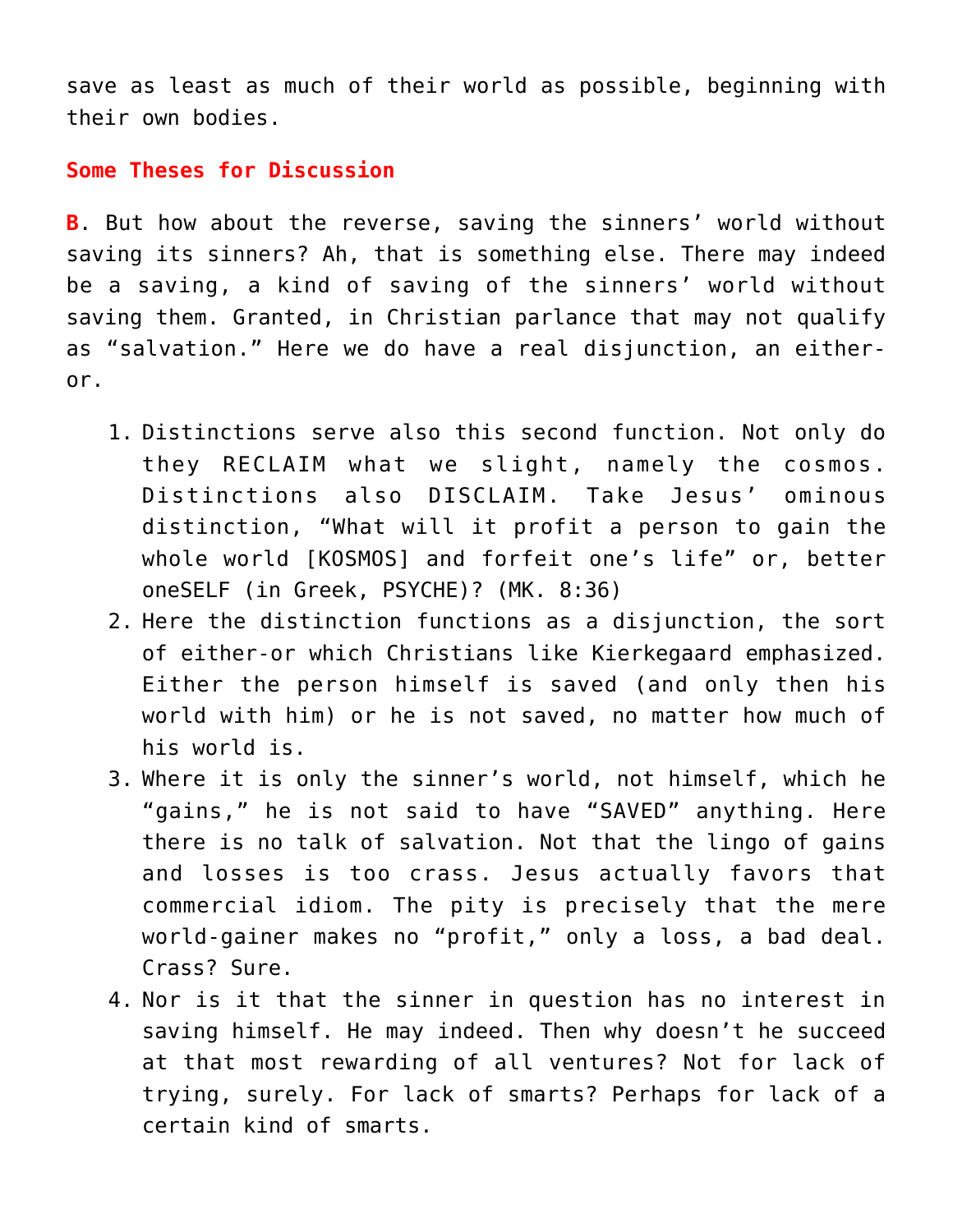- 5. But someone who has "gained" the whole world, why can't he of all people save himself (PSYCHE)? Because he — even he, he especially — can't afford the price. Jesus explains: "For those who want to save their life [PSYCHE] will lose it, and those who lose their life [PSYCHE] for my sake and for the sake of the gospel, will save it." (Mk. 8:35)
- 6. The reason the sinner cannot save himself is that, in order to do that, he would have to lose himself. And no sinner is entrepreneur enough, fool enough, to risk so dire a loss. Not that the saving of selves is impossible. It is simply unaffordable.
- 7. For sinners "to deny themselves and take up their cross and follow me," as Jesus knew, is simply more than they can pay. (Mk. 8:34) "Cross" is the tip-off. The price is so exhorbitant as to be impossible, not impossible altogether but humanly so.
- 8. Before we switch to a passage about healing (which, remember, is the same word as "saving") notice: in the Markan passage just read Jesus addressed one of the toughest questions in medicine, the high COST of healing. "How," we hear at every admissions office, "do you plan to pay for this operation?" "Who is your primary carrier"?
- 9. You would think theologians would have a field day with that question. The currently popular "spiritual" healing seems to avoid it. "Who is going to pay for this?" When the question arises, as it does already at the ER, most patients in my experience intuitively sense that "pay" means more than money. So did Jesus.
- 10. As the chemotherapy begins, certainly the cancer cells know who will pay. They will. So do bacteria, up against an antibiotic. See how they resist, they who are very much a part of the cosmos. No wonder they yearn for the sinner to get beyond sin and death and into resurrection. Until then, the buck stops with them, the "world."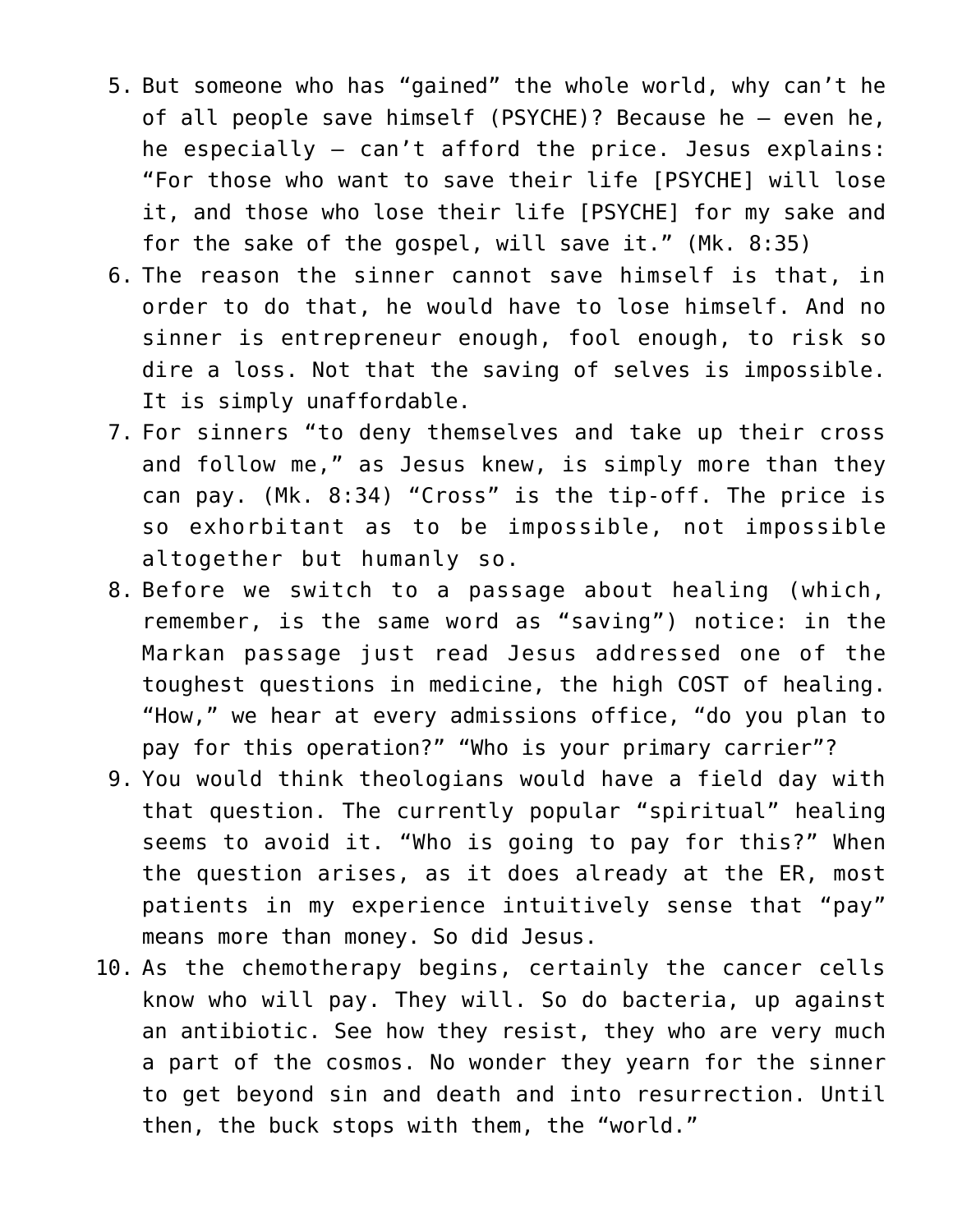- 11. But first the buck stops with sinners, especially as patients, most especially when they are poor, hence without modern medicine and nutrition. With the poor, of course, tumors and bacteria have a better chance of being saved. But not the patients. What kind of cosmic salvation is that?
- 12. Ultimately, not even rich sinners can afford the price of salvation, the loss of themselves. Here Christian soteriology proposes an alternative. On a crucifix at home we have stuck a home-made label, one which upstages Pontius Pilate's "Jesus of Nazareth, King of the Jews." Ours is Harry Truman's desk motto, "The buck stops here."
- 13. Now to a specific case of Jesus' healing, Lk. 17:11-19, his "healing of the ten lepers" as it is often mis-titled. I say mis-titled because, strictly speaking, he "healed" or "saved" only one of the ten lepers. The other nine he did not, could not. That is the disjunction, namely, between the nine and the one.
- 14. True, all ten of the lepers "were made clean," as they themselves discovered. (v.14) (The Greek is a verb from which we get our word "catharsis.") In other words, all were cured of the leprosy, observably enough to rate a clean bill of health also from the medical-religious authorities.
- 15. But only one of the ten who were "made clean" is said to have been "healed," and then only when Jesus pronounces him so. What is it that Jesus sees in him that distinguishes him from all the rest as alone "healed" (or "saved" or "made whole" or "made well"?)
- 16. [There is no no. 16 in Bob's text.]
- 17. The leper himself may or may not have recognized that he was as improved as Jesus saw. But there is definitely one thing which only Jesus identifies as the cause of his healing. "Your faith has made you well" (or "saved" you).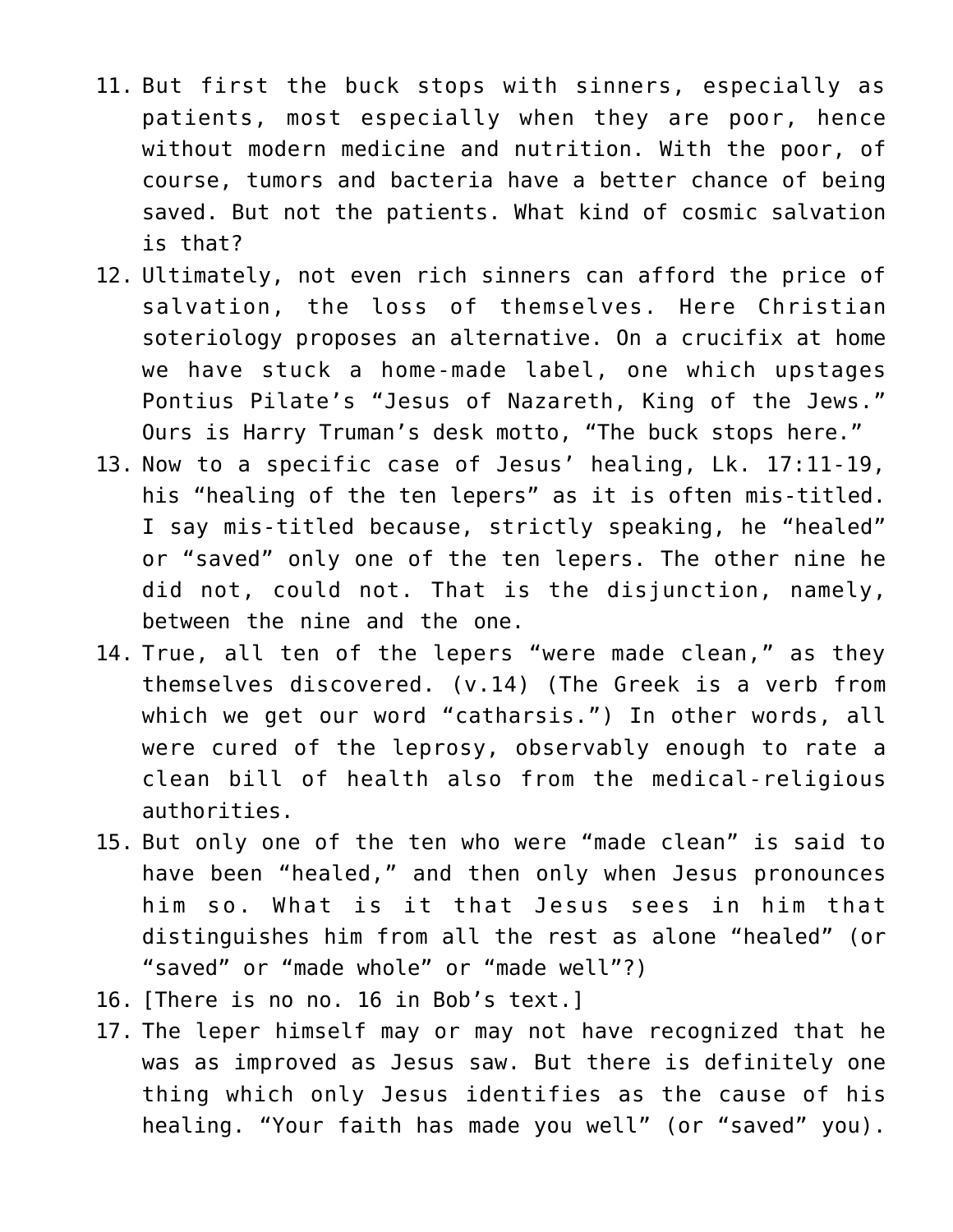(v.19) We have only Jesus' word for that, no clinical proof, no double-blind tests, no peer review.

- 18. Let those who are interested in "alternative medicine," particularly in its faith healing, not be too quick to equate that with the faith of this tenth leper. Recall, the other nine lepers too were cured medically, but their cure was not credited to anything like faith in the Lukan sense. Maybe for them Jesus was a placebo. Whatever works!
- 19. That is a circular understanding of faith: healing faith is faith that heals. We do better to examine what the Lukan Jesus means by "faith" if instead we connect it with something else in the story, not first with its medical, somatic effects but with its effect, of all things, upon God.
- 20. Luke says that the leper upon being cured "gave glory to God." (vv. 15, 18) (NRSV under-translates that merely as he "praised" or "gave praise" to God.) The leper actually "gave" God something which God did not have before, not in the person of this leper, something which God must have in order to be God: "glory," here in this world.
- 21. "Glory" might just as well be spelled glow-ry. The glory of God is God glowing, facially. It is God beaming like a doting parent, "making his face to shine upon you." (Nu. 6:25) Biblically, that glow is always something quite visible, empirical, open (shall we say) to peer review. It shows.
- 22. Where does the glow of the fond parent show? Where else but in the face of the child so doted upon. In response she glories, revels, basks in her being loved, for all the world to see. The glory of God is as inter-personal, as reciprocal, as dialogical, as inter-facial as that. The leper who "glorifies" God is God's own radiance once removed.
- 23. That is "faith", the leper's reflex of God's "mercy."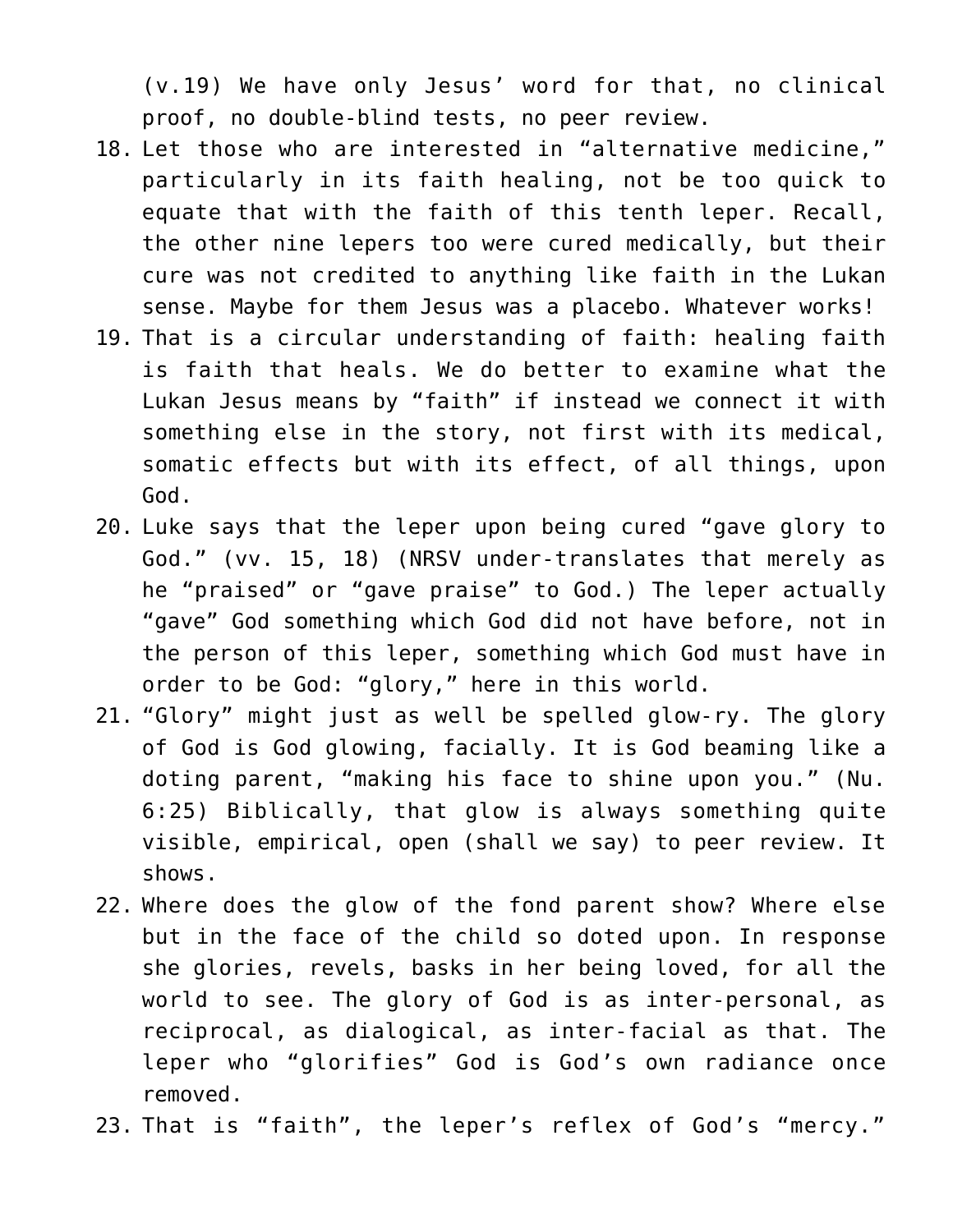(v.13) Where had God shown mercy on him, quite empirically? He knows exactly where. He heads back to Jesus. There "he prostrated himself at Jesus' feet, and thanked him." (v.16) Mercy meets itself coming back. God (in Jesus) reappears in his "image," the leper (Gn. 1:27)

- 24. But the leper's saying thank-you, isn't that just good manners, giving credit where credit is due? Perhaps, but that noisily? (v.15) Breaching ethnic barriers to do it? ("He was a Samaritan.") Flat on his face? That sounds more like doxology, "giving glory [DOXA] to God" — giving glory back to God where God had shone it first.
- 25. The dialogue isn't over yet. Jesus' reply to the leper's thank-you is no mere, polite "You're welcome." Typically, Jesus' beneficiaries' firt response is to distance themselves from him, face down. But Jesus' counterresponse is to raise them back up as his equals. "Get up," he tells the leper, "and go on your way." (v.19)
- 26. And now the climactic punch-line, "Your faith has healed [or saved] you." (v.19) Jesus returns the leper's compliment. Indeed he addresses him as one would address deity, crediting something in the leper himself, his "faith," as the thing which endears him to God. (Here squeamish Christians squirm.) But notice, faith in whom?
- 27. That whole dialogue, from the leper's cry for mercy to Jesus' "reckoning his faith as righteousness" (Gn. 15:6) is what we mean by salvation. See, there was no saving the sinner without already saving, beginning to, his world as well — both his interfaces at once, with Creator and creation. The cost to the leper? Temporary loss of face, of self.
- 28. By contrast with the other nine, see what this one leper was saved FROM: not just from leprosy but (dare we say it?) from God — God's glower versus God's glow. See what he was restored TO: not just to "normal," as medicine